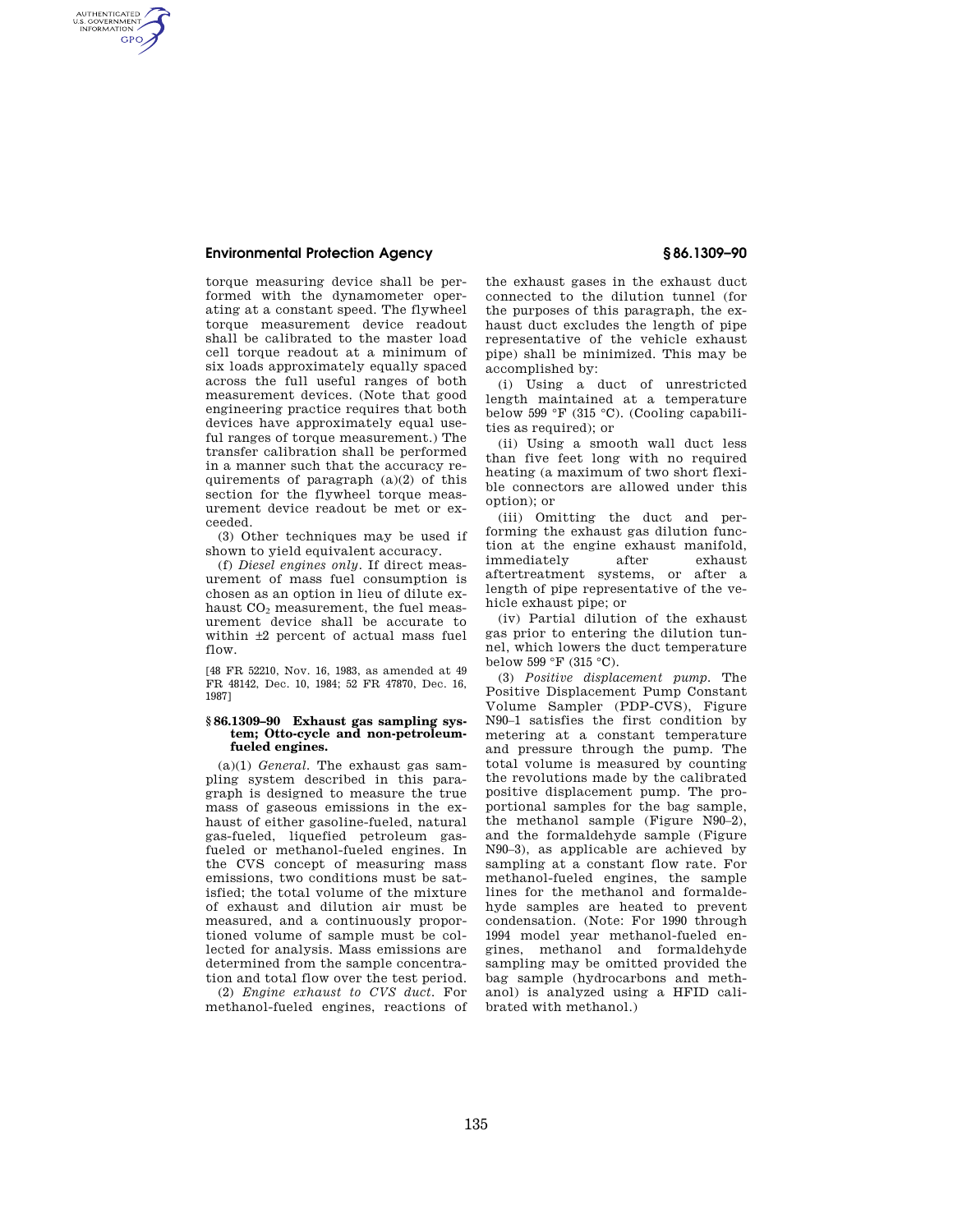

# **§ 86.1309–90 40 CFR Ch. I (7–1–10 Edition)**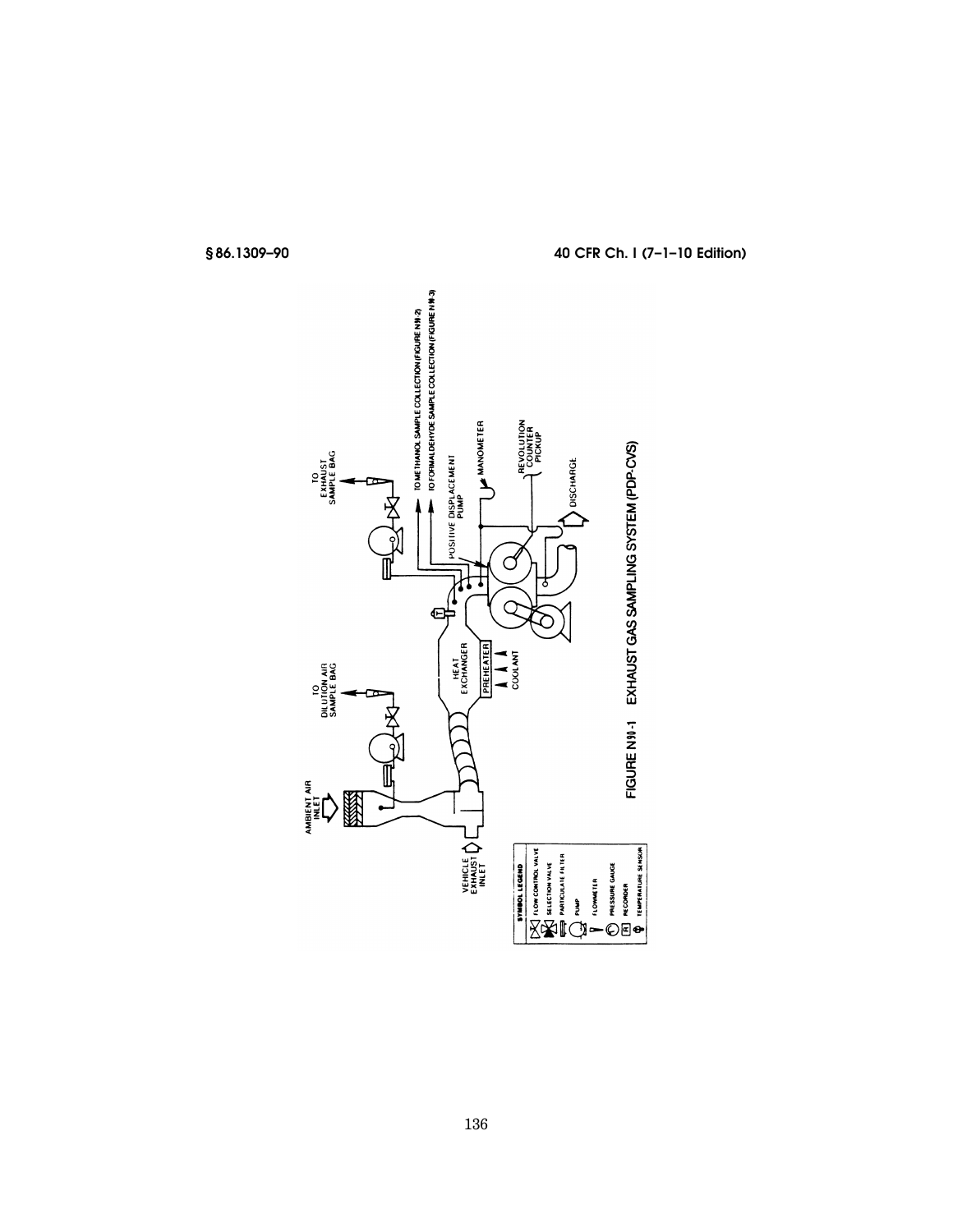

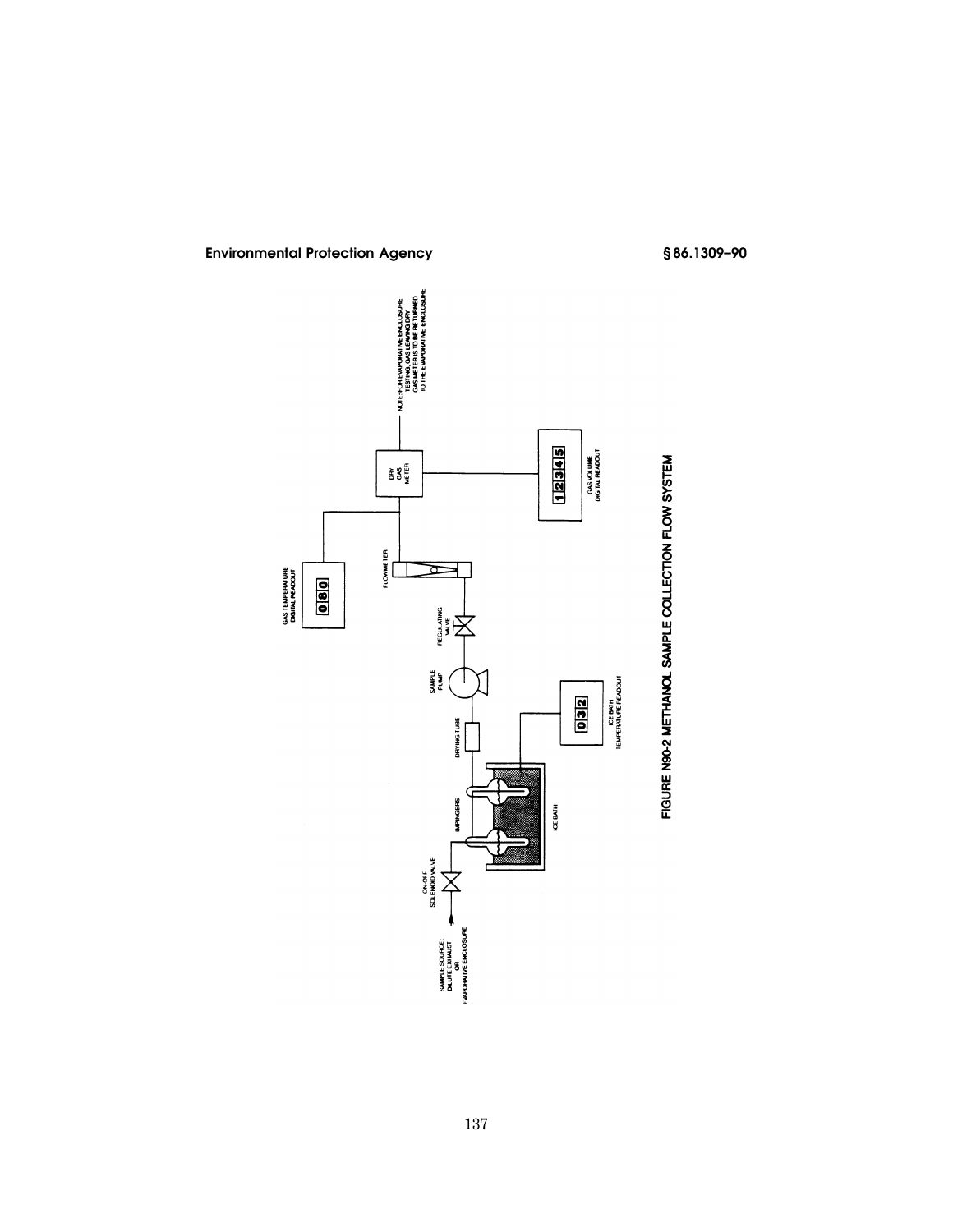

## **§ 86.1309–90 40 CFR Ch. I (7–1–10 Edition)**



(4) *Critical flow venturi.* The operation of the Critical Flow Venturi Constant Volume Sampler (CFV-CVS), Figure N90–4 is based upon the principles of fluid dynamics associated with critical flow. The CFV system is commonly called a constant volume system (CVS) even though the flow varies. It would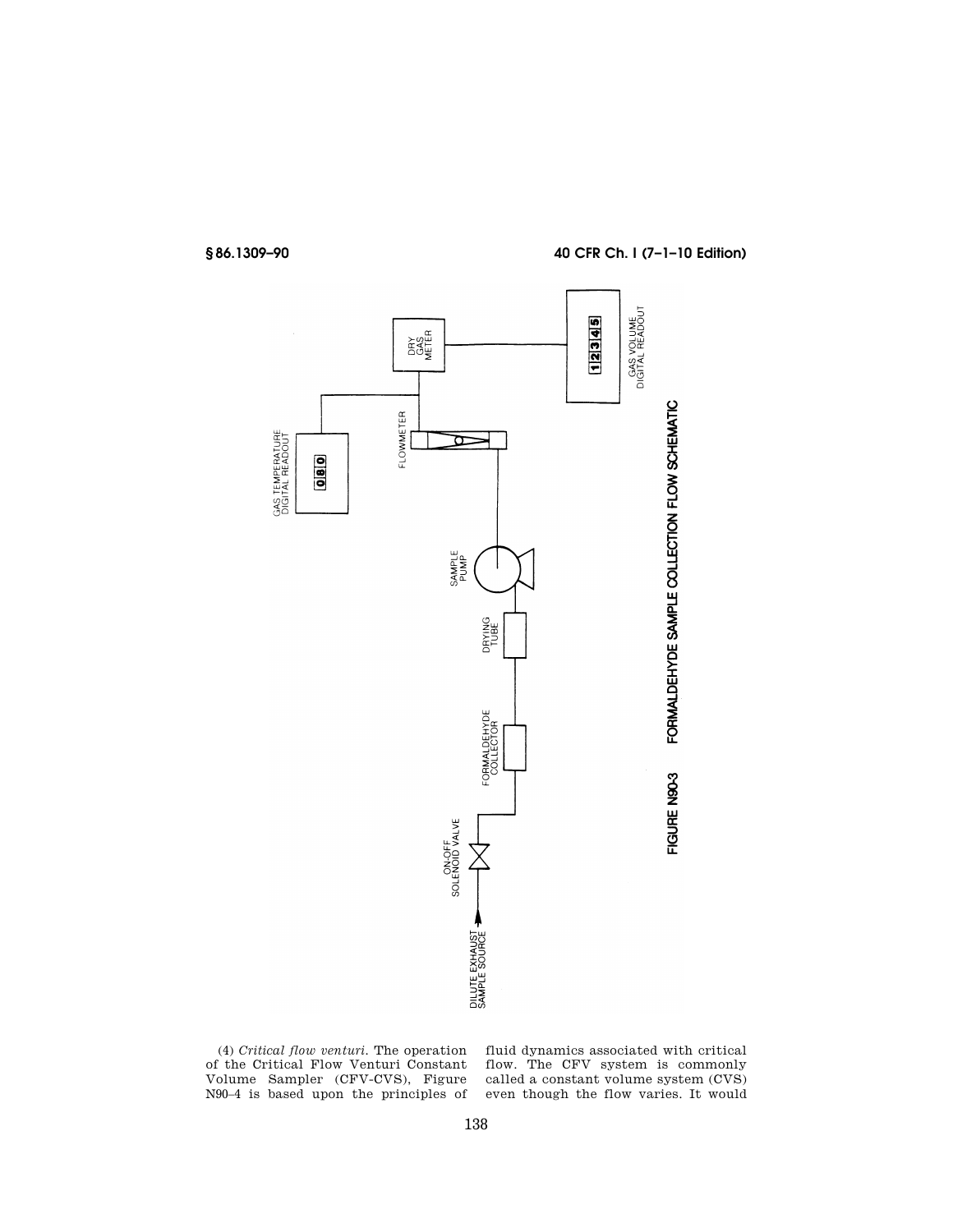be more proper to call the critical flow venturi (CFV) system a constant proportion sampling system since proportional sampling throughout temperature excursions is maintained by use of a small CFVs in the sample lines. For engines requiring measurement of methanol and/or formaldehyde, one line supplies sample for the bag sample, another line supplies sample for the methanol sample, and a third line supplies sample for the formaldehyde sample. The lines for the methanol and formaldehyde samples are heated to prevent condensation with care being taken to ensure that the CFVs of the

sample probes are not heated. (Note: For 1990 through 1994 model year methanol-fueled engines, methanol and formaldehyde sampling may be omitted provided the bag sample (hydrocarbons and methanol) is analyzed using a HFID calibrated with methanol. The variable mixture flow rate is maintained at choked flow, which is inversely proportional to the square root of the gas temperature, and is computed continuously. Since the pressure and temperature are the same at all venturi inlets, the sample volume is proportional to the total volume.)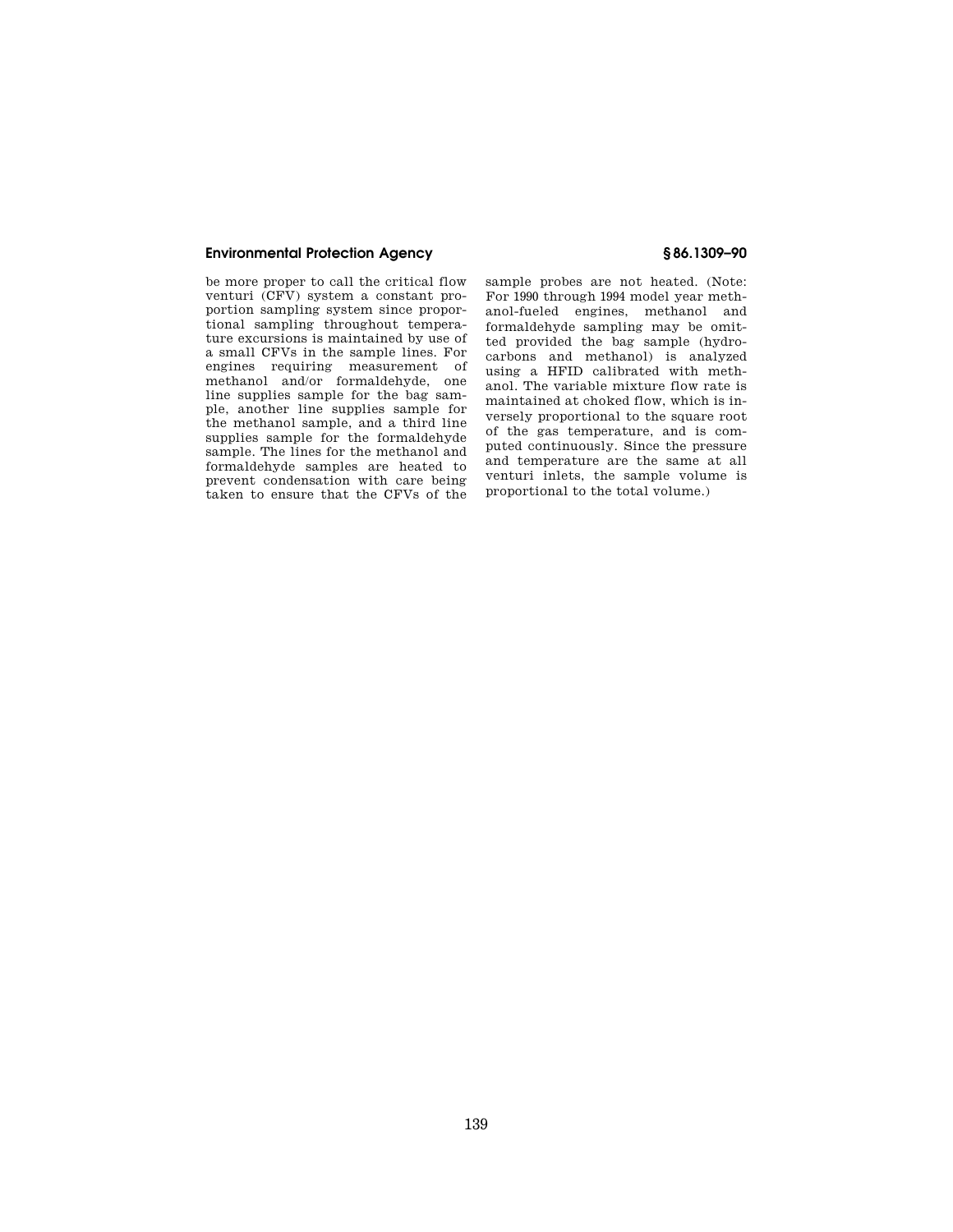

(5) *Electronic Flow Control.* The Electronic Flow Control Critical Flow Venturi Constant Volume Sampler (EFC-CFV-CVS) is identical to the CFV-CVS

system, except that it uses electronic mass flow meters to maintain proportional sampling for methanol and

## **§ 86.1309–90 40 CFR Ch. I (7–1–10 Edition)**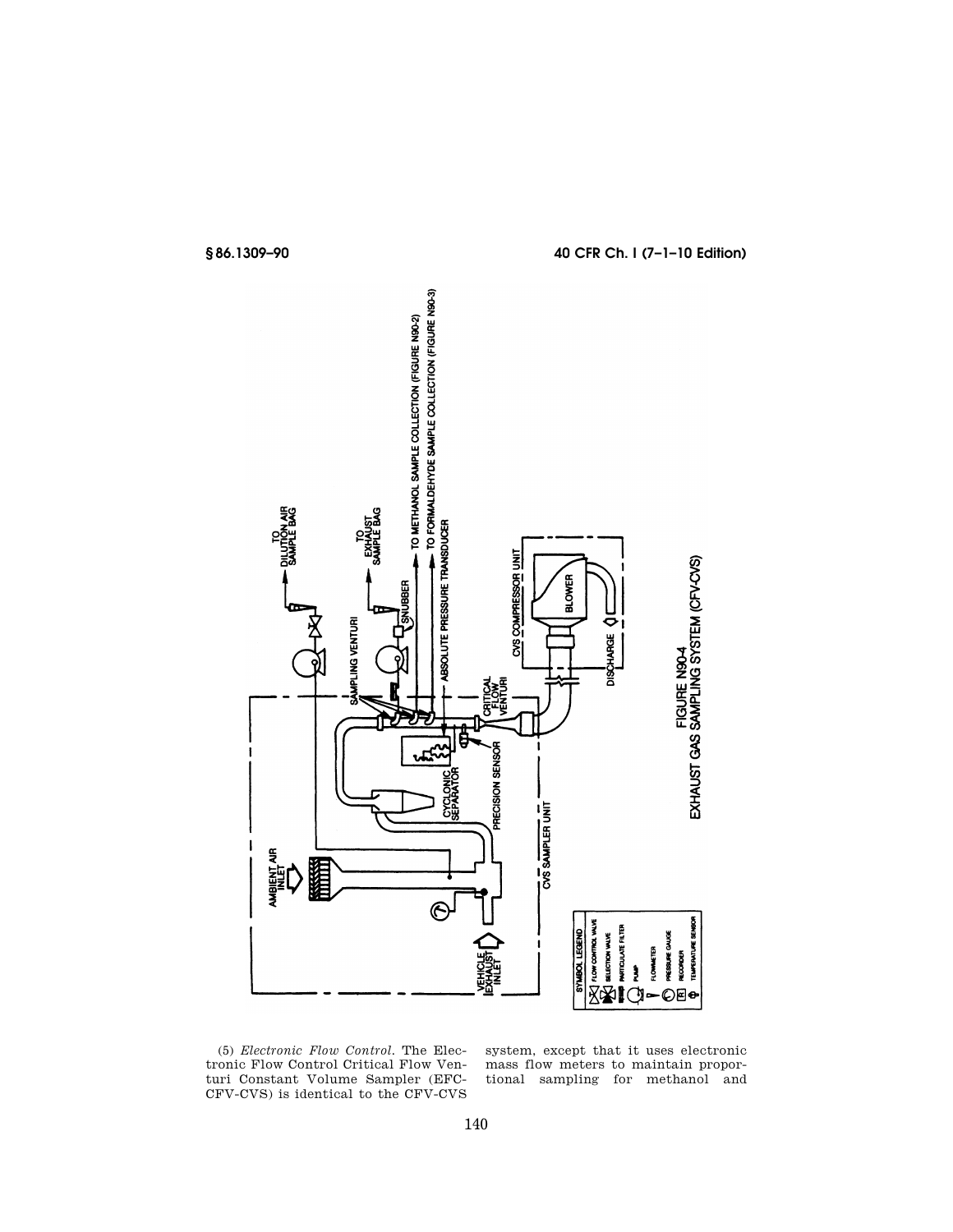formaldehyde. The flow rate of the exhaust plus dilution air and the sample flow rate are measured electronically. Proportionality is maintained by electronically controlled metering valves in the methanol and formaldehyde sample lines. Control of the valves is based on the electronic response of the flow meters. It is recommended that total flow sample volumes be measured by separate flow meters. For methanolfueled engines, one line supplies sample for the bag sample, another line supplies sample for the methanol sample, and a third line supplies sample for the formaldehyde sample. The sample lines for methanol and for formaldehyde may both draw samples from a single static probe. The lines for the methanol and formaldehyde samples are heated to prevent condensation.

(6) *Other systems.* Other sampling and/ or analytical systems including the systems described in §86.1310 for petroleum-fueled diesel engines may be used if shown to yield equivalent results, and if approved in advance by the Administrator.

(7) Since various configurations can produce equivalent results, exact conformance with these drawings is not required. Additional components such as instruments, valves, solenoids, pumps and switches may be used to provide additional information and coordinate the functions of the component systems. Other components such as snubbers, which are not needed to maintain accuracy on some systems, may be excluded if their exclusion is based upon good engineering judgment.

(b) *Component description,* PDP-CVS. The PDP-CVS, Figure N90–1, consists of a dilution air filter and mixing assembly, heat exchanger, positive displacement pump, sampling systems (see Figure N90–2 for methanol sampling system and Figure N90–3 for formaldehyde sampling system) including sampling lines which are heated to prevent condensation in the case of the methanol-fueled engine, and associated valves, pressure and temperature sensors. The temperature of the sample lines shall be more than  $5 \text{ }^\circ \text{F}$  (3  $\text{ }^\circ \text{C}$ ) above the maximum dew point of the mixture and less than  $250 \text{ }^\circ \text{F}$  (121 °C). (It is recommended the they be maintained at 235  $\pm$ 15 °F (113  $\pm$ 8 °C)). Heating

of the sample lines may be omitted, provided the methanol and formaldehyde sample collection systems are close coupled to the probes thereby preventing loss of sample due to cooling and resulting condensation in the sample lines. The PDP-CVS shall conform to the following requirements:

(1) Exhaust system backpressure must not be artificially lowered by the CVS or dilution air inlet system. Measurements to verify this should be made in the raw exhaust immediately upstream of the inlet to the CVS. (For diesel engines, this measurement should be made immediately upstream of the backpressure set device.) This verification requires the continuous measurement and comparison of raw exhaust static pressure observed during a transient cycle, both with and without the operating CVS. Static pressure measured with the operating CVS system shall remain within ±5 inches of water (1.2 kPa) of the static pressure measured without connection to the CVS, at identical moments in the test cycle. (Sampling systems capable of maintaining the static pressure to within  $\pm 1$  inch of water (0.25 kPa) will be used by the Administrator if a written request substantiates the need for this closer tolerance.) This requirement is essentially a design specification for the CVS/dilution air inlet system, and should be performed as often as good engineering practice dictates<br>(e.g., after installation of an  $(e.g., after installation of$ uncharacterized CVS, addition of an unknown inlet restriction on the dilution air, etc.).

(2) The gas mixture temperature, measured at a point immediately ahead of the positive displacement pump and after the heat exchanger, shall be maintained within  $\pm 10$  °F ( $\pm 5.6$ °C) of the average operating temperature observed during the test. (The average operating temperature may be estimated from the average operating temperature from similar tests.) The temperature measuring system (sensors and readout) shall have an accuracy and precision of  $\pm 3.4$  °F (1.9 °C).

(3) The pressure gauges shall have an accuracy and precision of ±3 mm Hg  $(0.4 \text{ kPa})$ .

(4) The flow capacity of the CVS shall be large enough to eliminate water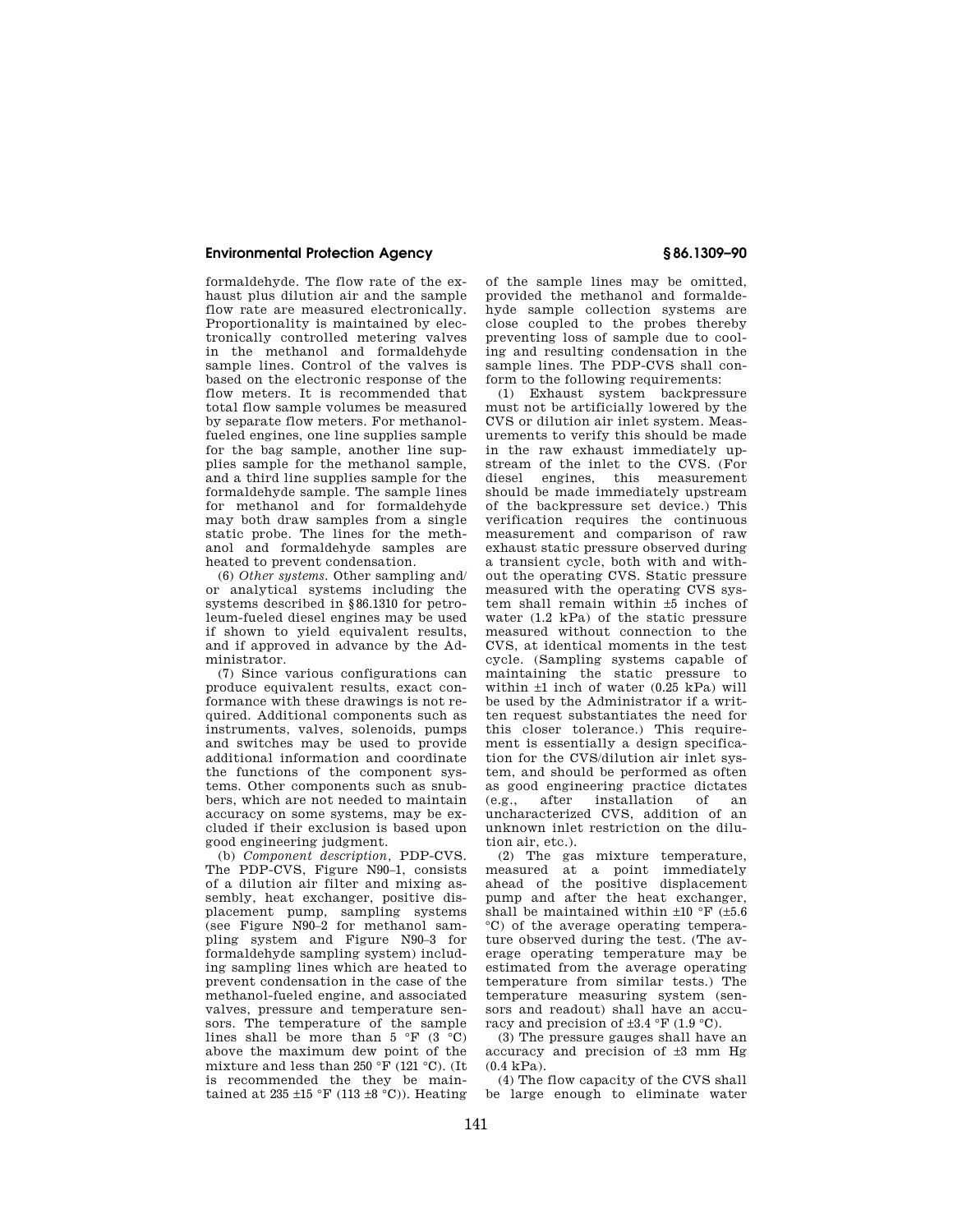condensation in the system. This is especially critical for methanol-fueled engines and may also be of concern with natural gas- and liquefied petroleum gas-fueled engines; see ''Calculation of Emissions and Fuel Economy When Using Alternative Fuels,'' EPA 460/3–83–009. Dehumidifying the dilution air before entering the CVS is allowed. Heating is also allowed, provided:

(i) The air (or air plus exhaust gas) temperature does not exceed 250 °F, or 125 °F if particulate emissions are measured;

(ii) Calculation of the CVS flow rate necessary to prevent water condensation is based on the lowest temperature encountered in the CVS prior to sampling. (It is recommended that the CVS system be insulated when heated dilution air is used.);

(iii) The dilution ratio is sufficiently high to prevent condensation in bag samples as they cool to room temperature.

(5) Sample collection bags for dilution air and exhaust samples shall be of sufficient size so as not to impede sample flow. A single dilution air sample, covering the total test period, may be collected for the determination of methanol and formaldehyde background (where applicable).

(6) The methanol sample collection system and the formaldehyde sample collection system shall each be of sufficient capacity so as to collect samples of adequate size for analysis without significant impact on the volume of dilute exhaust passing through the PDP. The systems shall also comply with the following requirements that apply to the design of the systems, not to individual tests:

(i) The methanol system shall be designed such that, if a test engine emitted the maximum allowable level of methanol (based on all applicable standards) during the first phase of the test, the measured concentration in the primary impinger would exceed either 25 mg/l or a concentration equal to 25 times the limit of detection for the GC analyzer.

(ii) The formaldehyde system shall be designed such that, if a test engine emitted formaldehyde at a rate equal to twenty percent of the maximum allowable level of THCE (i.e., 0.2 g/Bhp-hr

### **§ 86.1309–90 40 CFR Ch. I (7–1–10 Edition)**

for a 1.1 g/Bhp-hr THCE standard), or the maximum formaldehyde level allowed by a specific formaldehyde standard, whichever is less, during the first phase of the test, the concentration of formaldehyde in the DNPH solution of the primary impinger, or solution resulting from the extraction of the DNPH cartridge, shall exceed either 2.5 mg/l or a concentration equal to 25 times the limit of detection for the HPLC analyzer.

(iii) The methanol and formaldehyde systems shall be designed such that the primary impinger collects at least 90 percent of the analyte in the samples. The remaining analyte shall be collected by the secondary impinger. Sampling systems shall be identical for all phases.

(c) *Component description, CFV.* The CFV sample system, Figure N90–4, consists of a dilution air filter (optional) and mixing assembly, cyclone particulate separator (optional), unheated sampling venturies for the bag, methanol and formaldehyde samples, as applicable, heated sample lines to prevent condensation in the case of the methanol-fueled engine, critical flow venturi, and associated valves, pressure and temperature sensors. The temperature of the sample lines shall be more than  $5 \text{ }^\circ \text{F}$  (3  $\text{ }^\circ \text{C}$ ) above the maximum dew point of the mixture and less than 250 °F (121 °C). (It is recommended the they be maintained at 235  $\pm$ 15 °F (113  $\pm$ 8) °C)). Heating of the sample lines may be omitted, provided the methanol and formaldehyde sample collection systems are close coupled to the probes thereby preventing loss of sample due to cooling and resulting condensation in the sample lines. The CFV sample system shall conform to the following requirements:

(1) Static pressure variations in the raw exhaust shall conform to the specifications detailed in paragraph  $(b)(1)$  of this section.

(2) The temperature measuring system (sensors and readout) shall have an accuracy and precision of  $\pm 3.4$  °F ( $\pm 1.9$ ) °C). The temperature measuring system used in a CVS without a heat exchanger shall have a response time of 1.50 seconds to 62.5 percent of a temperature change (as measured in hot silicone oil). There is no response time